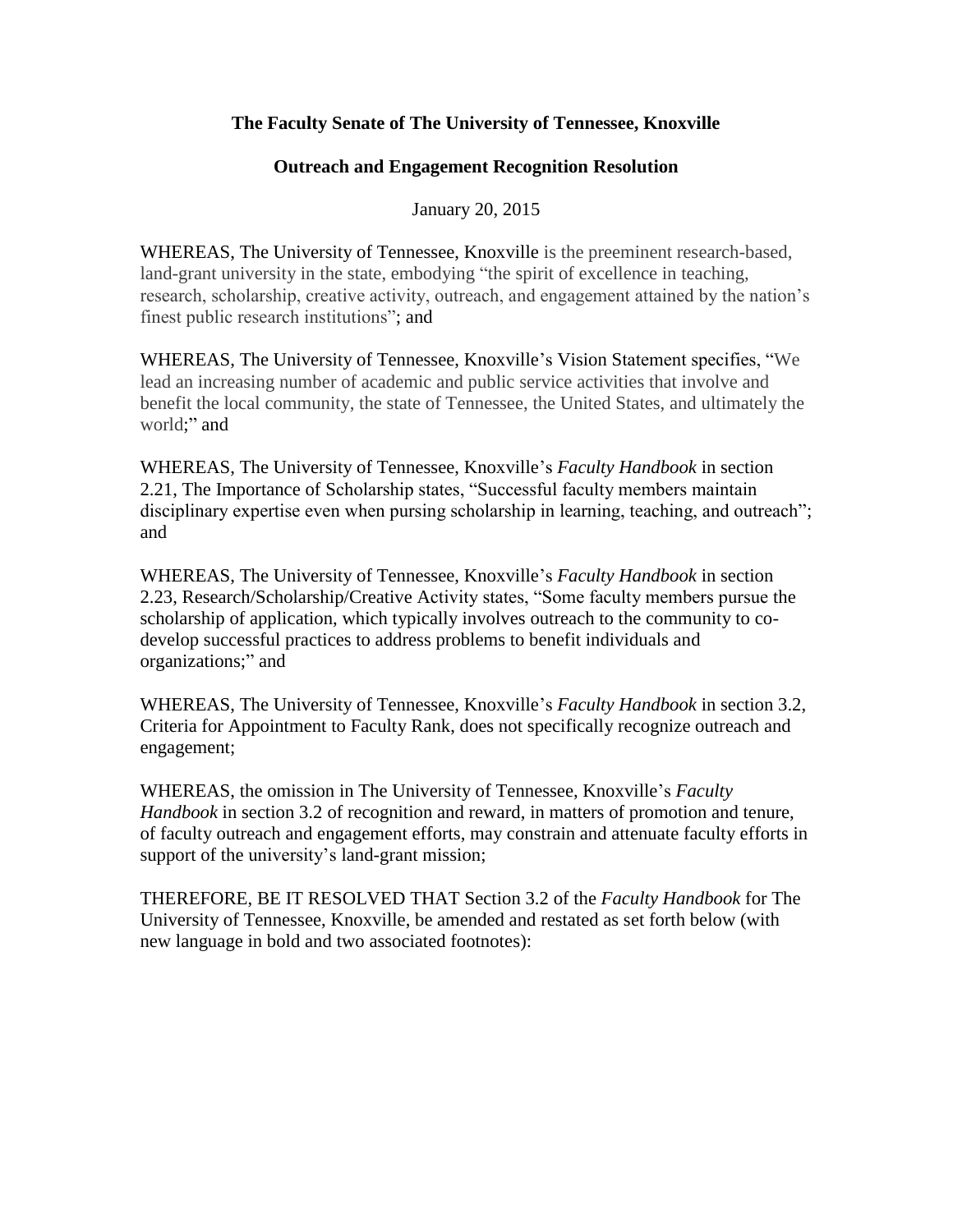3.2 Criteria for Appointment to Faculty Rank

Professors are expected to

1. hold the doctorate or other terminal degree of the discipline, or present equivalent training and experience appropriate to the particular appointment 2. be accomplished teachers

3. have achieved and to maintain a nationally recognized record in disciplinary research / scholarship / creative activity**/engaged scholarship<sup>1</sup>**

4. have achieved and to maintain a record of significant institutional, disciplinary, and/or professional service **or outreach engagement<sup>2</sup>**

5. serve as mentors to junior colleagues

6. have normally served as an associate professor for at least five years

7. have shown beyond doubt that they work well with colleagues and students in performing their university responsibilities

Associate professors are expected to

 $\overline{\phantom{a}}$ 

1. hold the doctorate or other terminal degree of the discipline, or to present equivalent training and experience as appropriate to the particular appointment 2. be good teachers

3. have achieved and to maintain a recognized record in disciplinary research / scholarship / creative activity/ **engaged scholarship**

4. have achieved and to maintain a record of institutional, disciplinary, and/or professional service **or outreach engagement**

5. have normally served as an assistant professor for at least five years

6. have demonstrated that they work well with colleagues and students in performing their university responsibilities

<sup>2</sup>Outreach service engages professional skills of faculty to benefit external communities and extends the intellectual resources of the university to seek solutions to problems.

<sup>1</sup> Outreach research, scholarship and creative activity extends faculty endeavors to serve the public. This may include: basic discovery research, applied or action research, original performances, and creative applied policy. These activities bring together faculty and community collaborators to address real world problems and opportunities. The best examples of outreach research and creative activities are those that engage faculty in advancing knowledge through the pursuit of their scholarly interests while simultaneously addressing specified community problems and issues, thereby benefiting the scholar, the discipline, the university, and society.